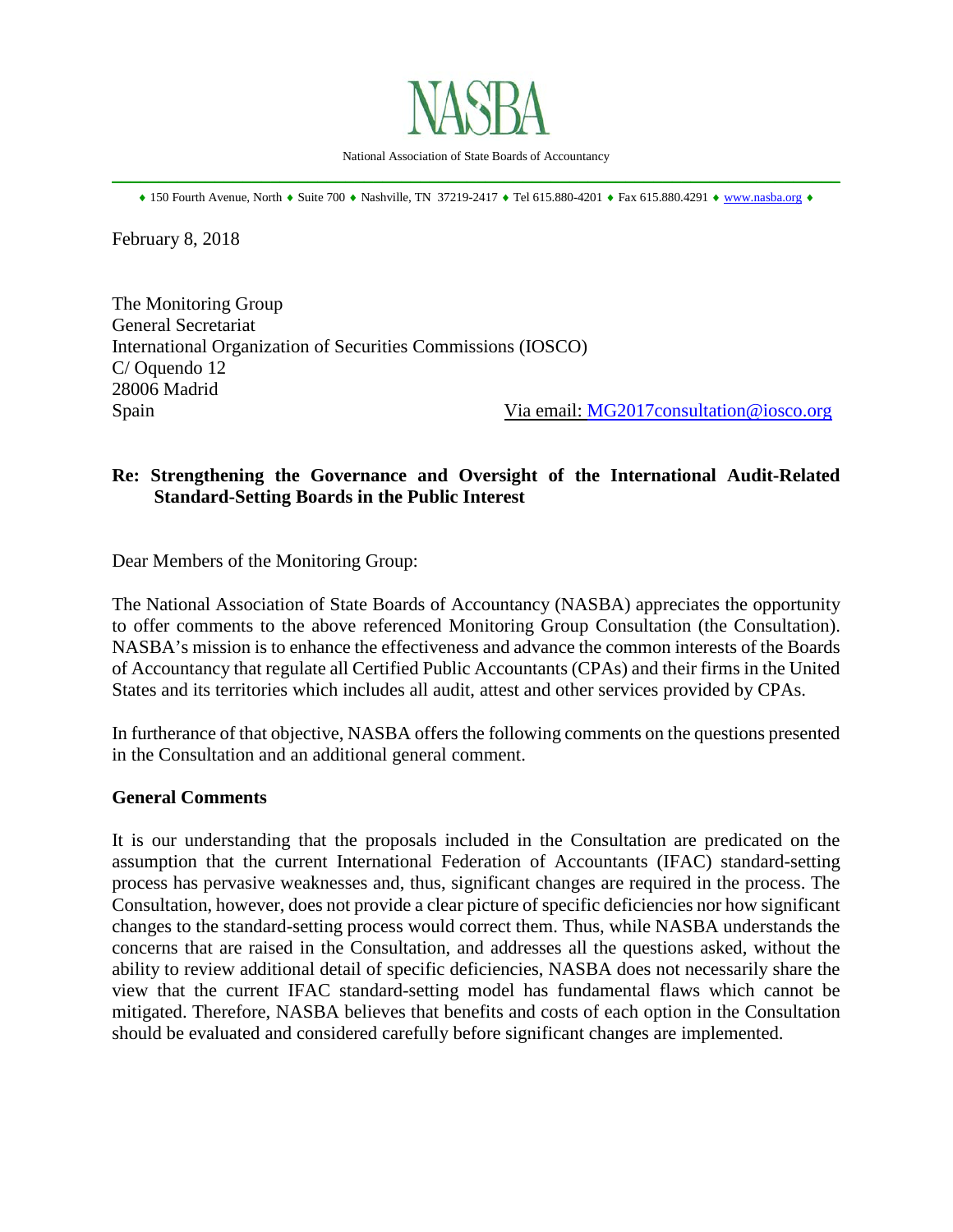The Monitoring Group **Page 2** of **9** February 8, 2018

#### **Responses to Request for Specific Comments**

*1. Do you agree with the key areas of concern identified with the current standard setting model? Are there additional concerns that the Monitoring Group should consider?*

Based on our understanding of the IFAC standard-setting process, as well as other standardsetting processes, NASBA believes improvements to any standard-setting model should be considered on a periodic basis. The key areas of concern identified in the Consultation are fair for consideration. The profession is undergoing a tremendous transformation. As noted in the Consultation, accelerating changes in the audit and business environment, as well as innovations in technology, require standards which are more relevant and timely. It's been NASBA's observation that the present standard-setting process does take significant time and should be reevaluated to identify and address key priorities and timelines.

Currently, there are four separate volunteer-based standard-setting boards within the IFAC structure which are nominated, funded and staffed by IFAC. To some degree, the timeliness of standards is influenced by the availability of volunteers, many of whom have full-time jobs and other commitments outside IFAC. NASBA recognizes that the diversity of the existing volunteer board membership brings a broad range of skills and practical experience to the standard-setting process. At the same time, NASBA also recognizes that having a full-time board can create a mechanism which is fully dedicated to standard-setting and can potentially streamline time spent on key priorities. Furthermore, having a board which includes a substantial number of stakeholders from outside the profession can ensure that the standards are developed in the public interest.

*2. Do you agree with the overarching and supporting principles as articulated? Are there additional principles which the Monitoring Group should consider and why?*

Yes, NASBA agrees with the supporting principles articulated in the Consultation. NASBA also believes that in addition to being credible, all stakeholders involved in the standard-setting process should be generally informed about the auditing and ethics standard-setting processes, as applicable, and familiar with key issues and priorities impacting the auditing and accounting profession.

NASBA believes that adaptability and practicability of the standards are also key supporting principles to the standard-setting process.

*3. Do you have other suggestions for inclusion in a framework for assessing whether a standard has been developed to represent the public interest? If so what are they?*

NASBA believes that, in order for standards to be developed in the public interest, all standardsetting bodies should conduct extensive outreach, soliciting public and regulatory input. An example of such outreach was the recent request for input by the International Ethics Standards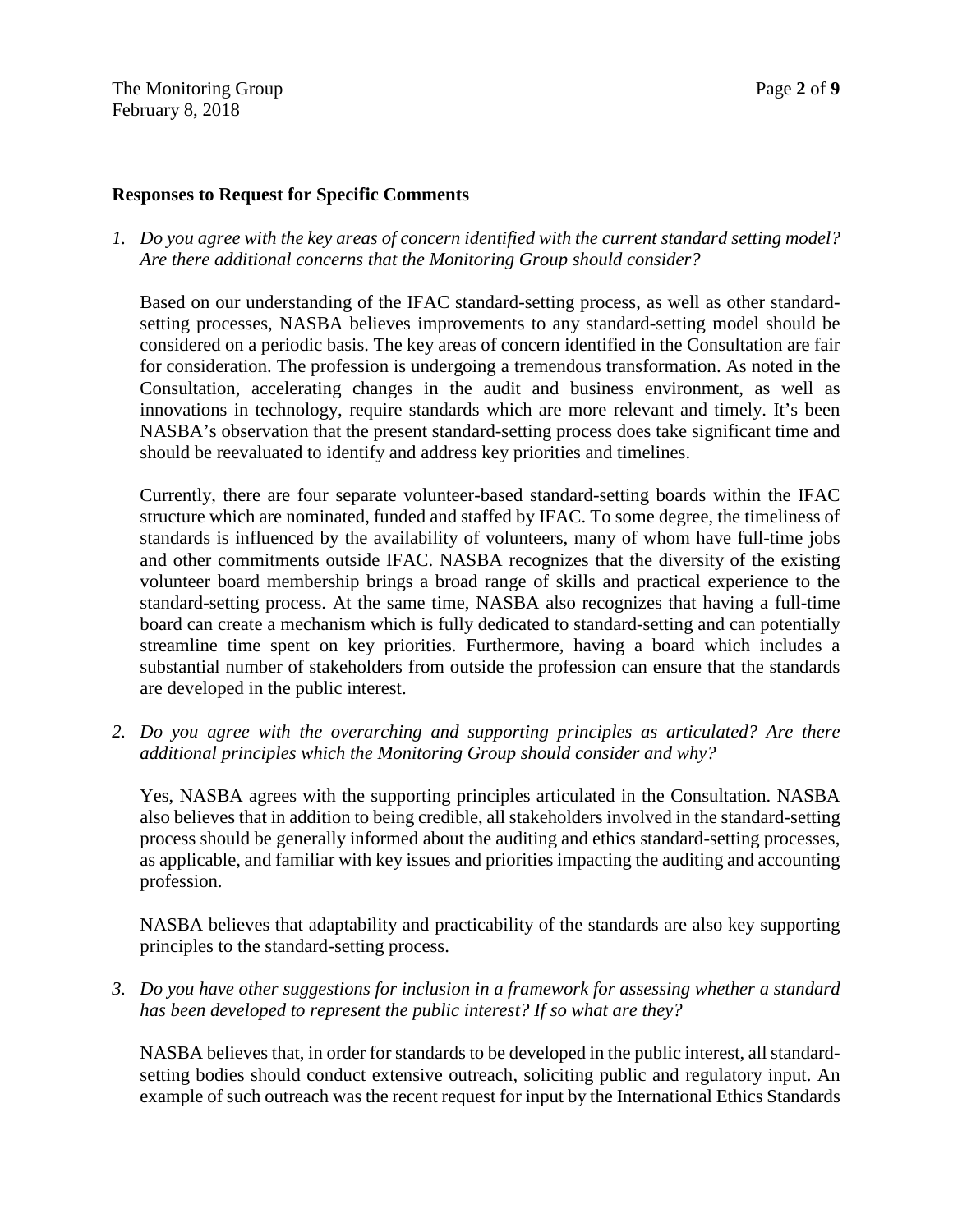Board for Accountants (IESBA) from regulators, users, internal auditors, standard setters and others on the Fee Questionnaire. Such outreach should be done on a more consistent basis allowing the input from various stakeholders to then be incorporated in the standards. A process of planned, proactive outreach to identified stakeholder groups would help to facilitate improved public and regulatory input on proposed and newly implemented standards. NASBA also recommends better utilizing the existing framework and relationships within the current IFAC structure, such as members of the Consultative Advisory Group (CAG) and National Standard Setters (NSS), to facilitate a wider involvement and outreach.

*4. Do you support establishing a single independent board, to develop and adopt auditing and assurance standards and ethical standards for auditors, or do you support the retention of separate boards for auditing and assurance and ethics? Please explain your reasoning.*

NASBA supports the retention of separate boards for auditing and assurance and ethics. However, there is a need for increased liaison and cooperation between the International Auditing and Assurance Standards Board (IAASB) and IESBA to avoid duplication of efforts and to ensure sharing of information between the two boards. Movement has been made in this direction as, during recent IAASB and IESBA meetings, joint sessions have been initiated by these boards. NASBA also believes that the establishment of joint task forces to work on areas of common interest would be beneficial to the international standard-setting process.

*5. Do you agree that responsibility for the development and adoption of educational standards and the IFAC compliance program should remain a responsibility of IFAC? If not, why not?*

NASBA supports retaining the International Accounting Education Standards Board (IAESB) as an independent board, with the benefit of a dedicated CAG and competent public oversight. Further, IAESB's operations should continue to remain the responsibility of IFAC.

It is critical that the accounting profession have a strong set of educational standards that are consistently applied on a global basis. Given the accelerated pace of change, we are seeing increasing educational demands placed on professional accountants. The breadth and depth of requisite skills and competencies are increasing. IAESB needs to respond to these changing demands on a timely basis, both in terms of updated education standards and in issuing implementation guidance.

When IAESB and IFAC evaluate compliance with educational standards, consideration must be given to differing educational models on a global basis. However, we also recognize that professional accountants can obtain the same educational standards even with differing pathways to attain that education.

Our overriding concern is that the public interest is best served when new education guidance matches the pace of change we are experiencing in the financial reporting process.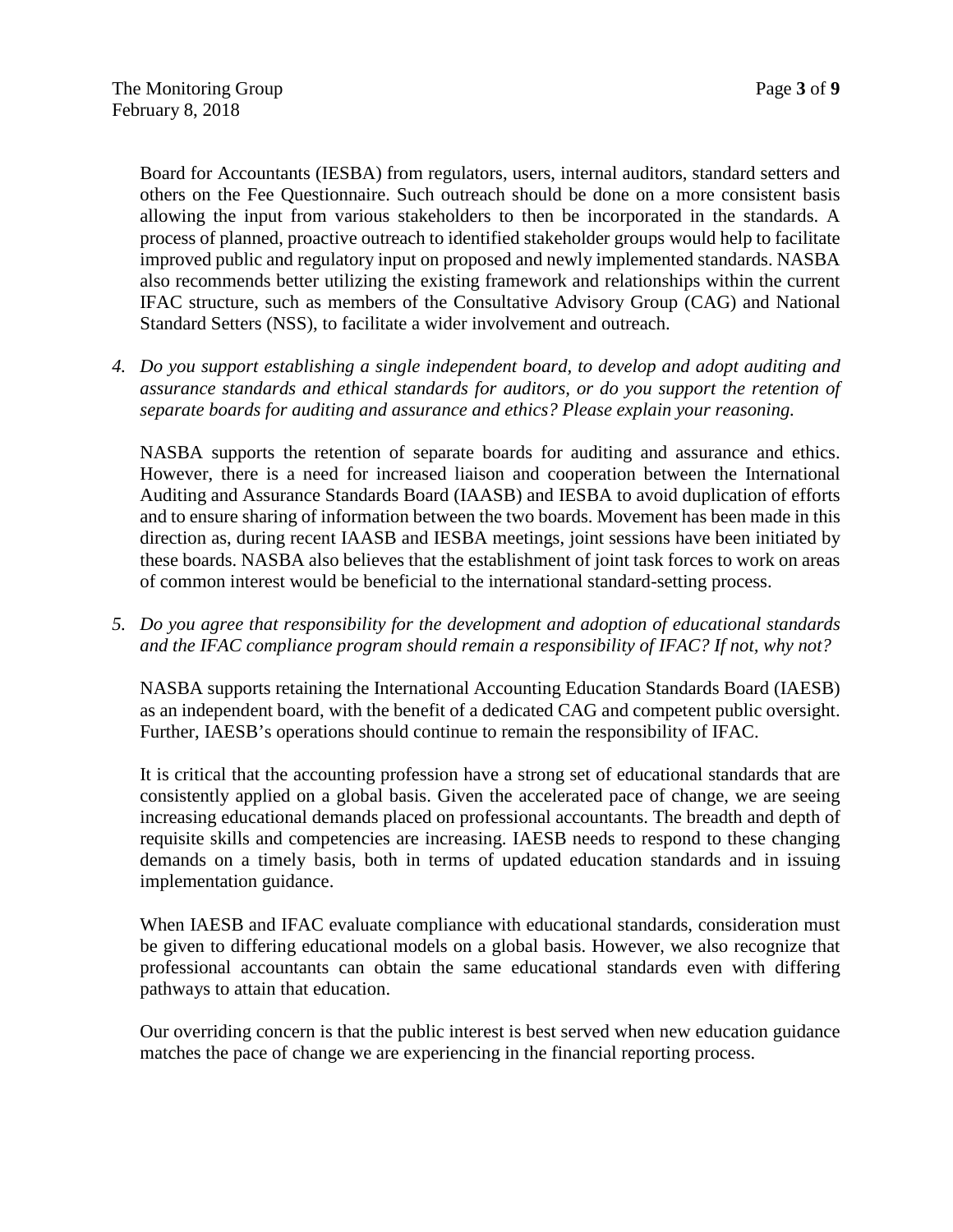*6. Should IFAC retain responsibility for the development and adoption of ethical standards for professional accountants in business? Please explain your reasoning.*

NASBA believes that ethical standards for professional accountants in business and professional accountants in public practice should be set by the same standard-setting body to protect the public interest by avoiding differences and confusion in ethical standards across the profession.

*7. Do you believe the Monitoring Group should consider any further options for reform in relation to the organization of the standard setting boards? If so please set these out in your response along with your rationale.*

As noted in the Consultation, many board members come from within the profession.

Consideration of a "cooling off period" or "revolving door policy" should be made so that there is not a threat to the public interest from a member immediately returning back to their former role.

*8. Do you agree that the focus of the board should be more strategic in nature? And do you agree that the members of the board should be remunerated?*

Yes, NASBA agrees that the focus of all standard-setting boards should be strategic in nature to more effectively utilize the skills and expertise of the board members. Although we believe that board members do need to read and understand drafts of standards, a significant amount of the IAASB's and IESBA's meeting time is dedicated to detailed page-by-page drafting of the standards, instead of focusing on key strategy and priorities. Assigning the responsibility for drafting the standards and other technical documents to the staff would allow the board members to review and approve the standards in a more effective and timely way. Boards would also continue to have final approval of revisions when enhanced clarity of proposed guidance is necessary.

NASBA believes that the issue of whether the board members should be remunerated is complex and requires detailed consideration of many factors, such as the source and amount of funding, the severing of a board member's past employment relationships, and other considerations.

*9. Do you agree that the board should adopt standards on the basis of a majority?*

NASBA believes that in order for the standards to be set in the public interest, a standardsetting board should aim to achieve as much consensus as possible. Therefore, NASBA does not believe that simple majority sets an appropriate level for the objective standard-setting. NASBA recommends that the board should adopt standards, at a minimum, on the basis of a supermajority (e.g. at least 2/3).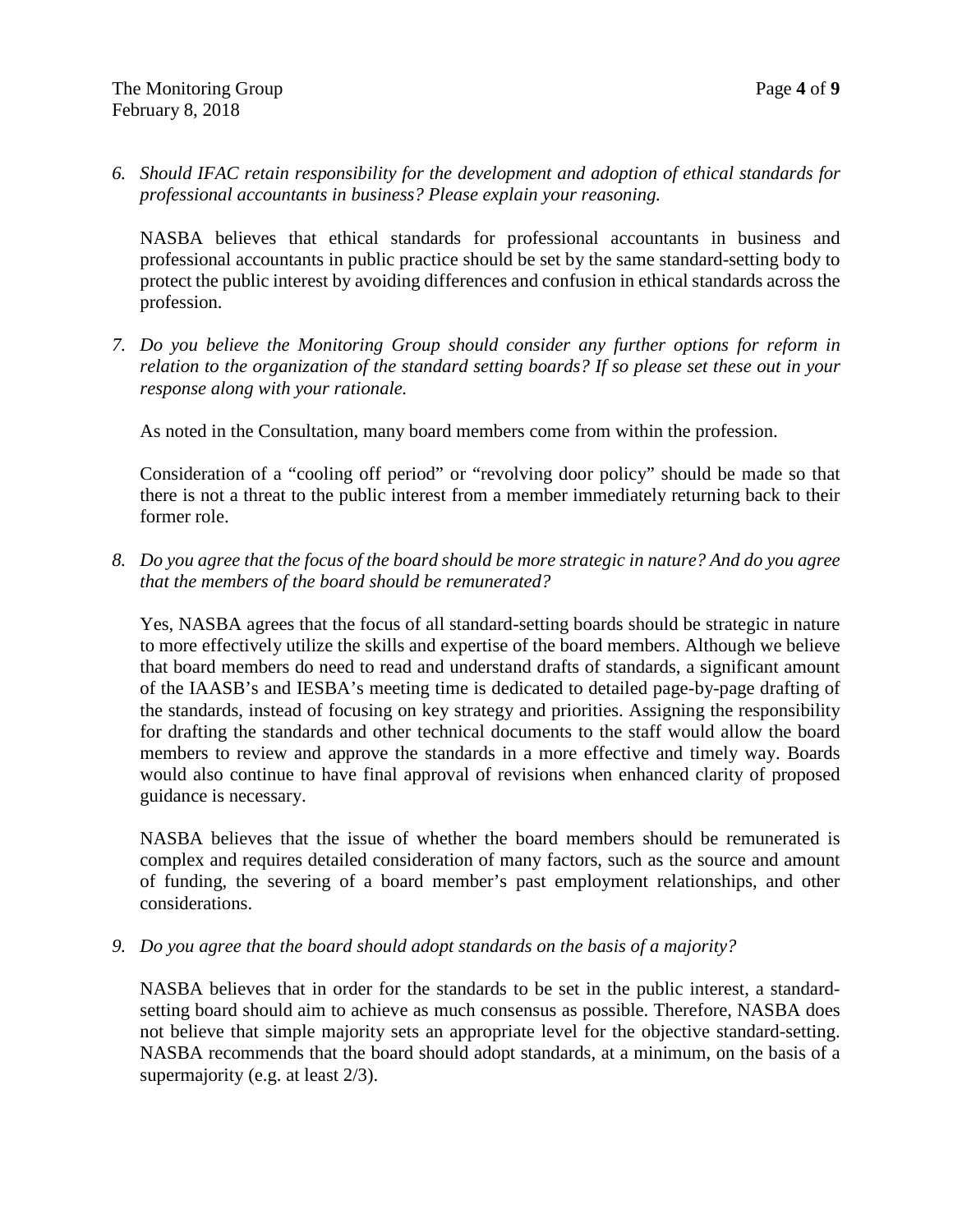*10. Do you agree with changing the composition of the board to no fewer than twelve (or a larger number of) members; allowing both full time (one quarter?) and part – time (three quarters?) members? Or do you propose an alternative model? Are there other stakeholder groups that should also be included in the board membership, and are there any other factors that the Monitoring Group should take account of to ensure that the board has appropriate diversity and is representative of stakeholders?*

NASBA does not have specific expectations for the size of the board. We do, however, believe that regardless of the size, one of the key criteria in the composition of the standard-setting board is achieving adequate input from all relevant stakeholder groups including users, regulators, investors and preparers, with a primary focus being the appointment of the most qualified individuals. Additionally, board members should act in the interest of the public, not their constituency.

In determining the size of the board, it is also important to consider the budgetary implications, including board compensation and travel costs. It is necessary to ensure that budgetary constraints on the size of the board do not create impediments to its effective operation.

NASBA is not opposed to either a full-time board or a board comprised of part-time and full time members. If a full-time board is desired, we caution against allowing board members to leave their previous firms to serve the board, and then immediately return to those firms once their board service concludes, for potential conflict of interest reasons. If a board is comprised of primarily part-time members, frequent turnover could result in a lack of continuity in standard setting.

As to diversity and representation of board members, NASBA believes the primary criterion in the selection process should be the nominee's high-caliber qualifications including professional knowledge. We do acknowledge that choosing candidates from various geographical locations and backgrounds may bring valuable input and allow different perspectives to mitigate impediments to the adoption of international standards.

# *11. What skills or attributes should the Monitoring Group require of board members?*

NASBA believes that understanding of auditing and ethical standards, as relevant, and familiarity with key issues in the profession are critical skills for all members of the standardsetting board. Additional skills may include communication, negotiation, political and problem-solving skills. We also recommend that people with a regulator's perspective be included on the boards.

NASBA agrees that board members should be selected from a diverse group of qualified candidates and we generally support membership criteria outlined in the Consultation. NASBA, however, does not support the requirement that the Chair must not come from a practitioner/audit firm background. As noted earlier in our letter, strong familiarity with issues impacting the profession is critical to the standard-setting process.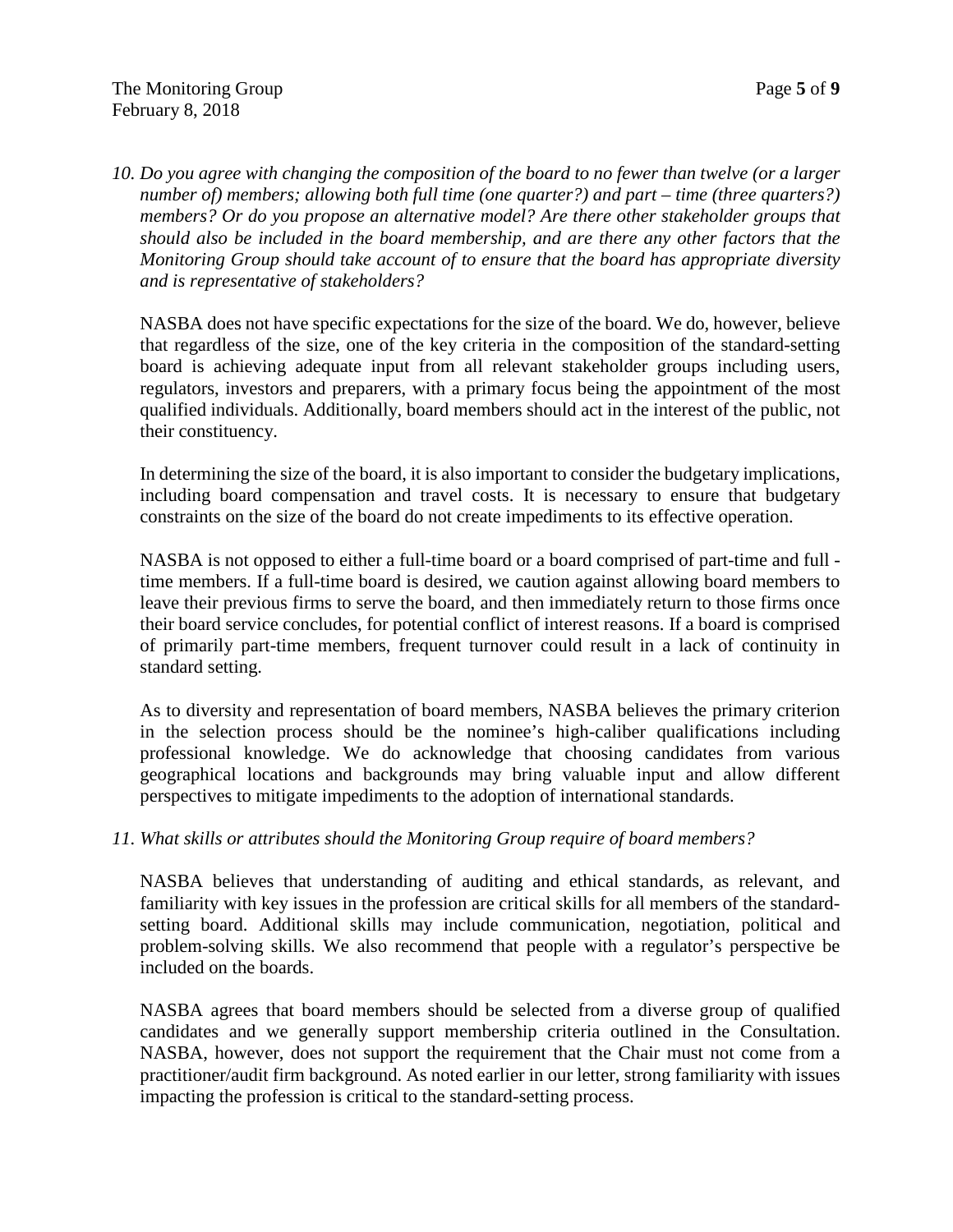*12. Do you agree to retain the concept of a CAG with the current role and focus, or should its remit and membership be changed, and if so, how?*

NASBA is supportive of the concept of a CAG and believes that the CAGs play an important role in representing the public interest in the standard-setting process. We are somewhat concerned that the current three-year terms with a maximum of a nine-year limit for CAG members may be too long.

*13. Do you agree that task forces used to undertake detailed development work should adhere to the public interest framework?*

NASBA finds it difficult to comment on this question without knowing what the to-bedeveloped public interest framework will look like. As such a framework does not currently exist, it seems appropriate to develop the framework before contemplating changes to the standard-setting regime. When considering, as noted on page 4 of the Consultation, the Monitoring Group has asked the PIOB to support it in developing a public interest framework, NASBA recommends including all stakeholders, including regulators, preparers and users in a robust and transparent development process.

*14. Do you agree with the changes proposed to the nomination process?*

NASBA believes that the proposed changes may help dispel the perception of lack of independence of board members.

*15. Do you agree with the role and responsibilities of the PIOB as set out in this consultation? Should the PIOB be able to veto the adoption of a standard, or challenge the technical judgements made by the board in developing or revising standards? Are there further responsibilities that should be assigned to the PIOB to ensure that standards are set in the public interest?*

NASBA agrees that, as an oversight body, the PIOB should have an ability to express its views as the standards are being developed, debated and voted. However, we believe the PIOB's ability to veto the adoption of the standards removes them from the oversight role and places them in the standard-setting role with no oversight – such a framework will not serve the public interest.

*16. Do you agree with the option to remove IFAC representation from the PIOB?*

NASBA agrees with the option to remove IFAC representation from the PIOB to allow for enhanced separation and oversight. IFAC representation could be replaced by non-practitioner participation such as users and regulators.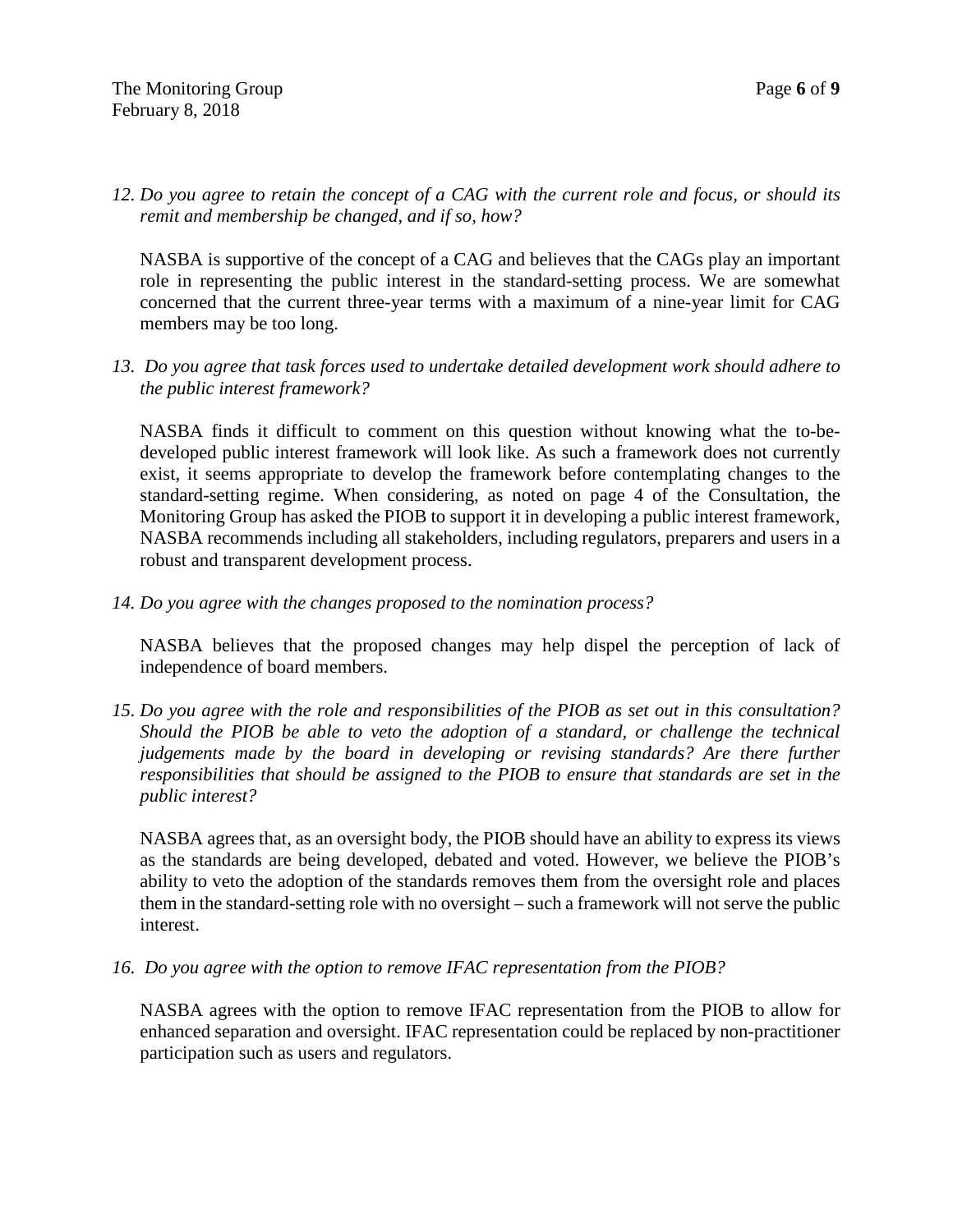*17. Do you have suggestions regarding the composition of the PIOB to ensure that it is representative of non–practitioner stakeholders, and what skills and attributes should members of the PIOB be required to have?*

NASBA believes that in order to maintain user confidence in the standard-setting process and to protect the public interest, it is important to have a broad range of non-practitioner representation at the PIOB, including users of audit reports, regulators and those engaging auditors.

NASBA believes that skills and attributes of PIOB members should be a good balance of strategic, technical and communication skills. PIOB members should possess a strong understanding of issues in the profession as well as public interest concerns and display an open mind when dealing with standard-setting matters.

*18. Do you believe that PIOB members should continue to be appointed through individual MG members or should PIOB members be identified through an open call for nominations from within MG member organizations, or do you have other suggestions regarding the nomination/appointment process?*

NASBA believes the PIOB members should be selected from a broad list of candidates with focus on non-practitioner participation. The MG should publicly solicit nominees, not just from its member organizations. The focus should be on the qualifications of the nominees for the role.

*19. Should PIOB oversight focus only on the independent standard setting board for auditing and assurance standards and ethical standards for auditors, or should it continue to oversee the work of other standard-setting boards (e.g. issuing educational standards and ethical standards for professional accountants in business) where they set standards in the public interest?*

NASBA supports the PIOB retaining its current oversight role over all relevant standardsetting boards.

*20. Do you agree that the Monitoring Group should retain its current oversight role for the whole standard-setting and oversight process including monitoring the implementation and effectiveness of reforms, appointing PIOB members and monitoring its work, promoting high – quality standards and supporting public accountability?*

NASBA does not believe that the Consultation provides enough comprehensive information about the composition of the Monitoring Group, its authority, and its current oversight process to provide additional input on its current role. However, if the Monitoring Group is to continue its oversight role, we believe that a periodic and transparent assessment of its composition is necessary to evaluate its effectiveness.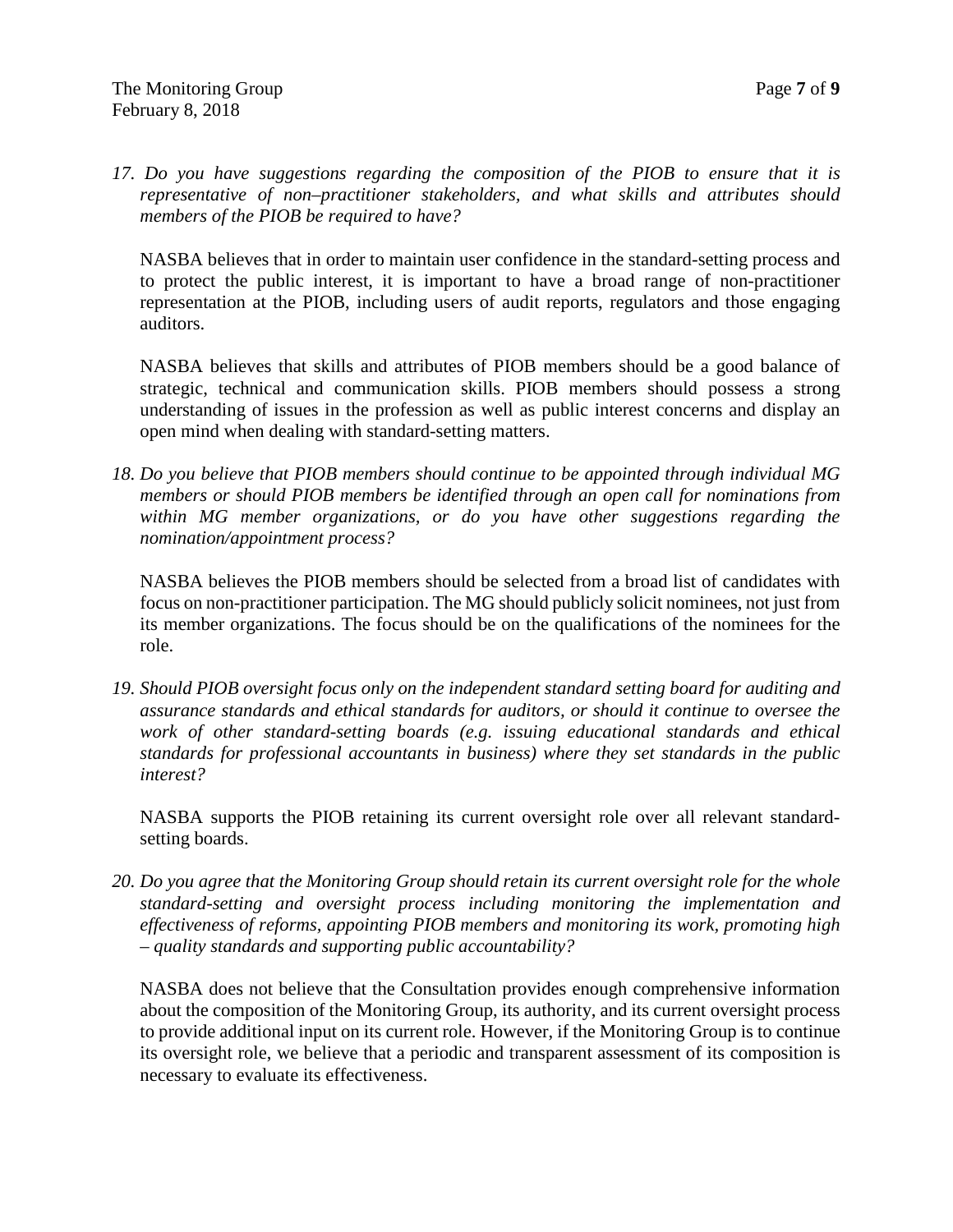*21. Do you agree with the option to support the work of the standard setting board with an expanded professional technical staff? Are there specific skills that a new standard setting board should look to acquire?*

NASBA agrees that expanded professional technical staff can provide additional resources to facilitate technical drafting of standards. It will also enable the standard-setting board to take on a more strategic role.

NASBA does have concerns, however, over the source of additional funding which may be necessary to provide such support.

*22. Do you agree that permanent staff should be directly employed by the board?*

NASBA agrees that having permanent technical staff employed by the board would allow for the enhancement of institutional knowledge regarding standards under consideration, and should help mitigate potential conflicts of interest, real or perceived, in the development of those standards.

*23. Are there other areas in which the board could make process improvements – if so what are they?*

NASBA does not have any further suggestions.

*24. Do you agree with the Monitoring Group that appropriate checks and balances can be put in place to mitigate any risk to the independence of the board as a result of it being funded in part by audit firms or the accountancy profession (e.g. independent approval of the budget by the PIOB, providing the funds to a separate foundation or the PIOB which would distribute the funds)?*

NASBA agrees that appropriate checks and balances could possibly be put in place to mitigate the risk to the independence of the board as a result of it being funded in part by audit firms or the accountancy profession. The challenge, however, is the perception that the funding of IFAC by the accounting firms is a fundamental flaw which creates an inherent bias.

*25. Do you support the application of a "contractual" levy on the profession to fund the board and the PIOB? Over what period should that levy be set? Should the Monitoring Group consider any additional funding mechanisms, beyond those opt for in the paper, and if so what are they?*

NASBA does not have any further suggestion on this other than the items noted in our response to Question 24.

*26. In your view, are there any matters that the Monitoring Group should consider in implementation of the reforms? Please describe.*